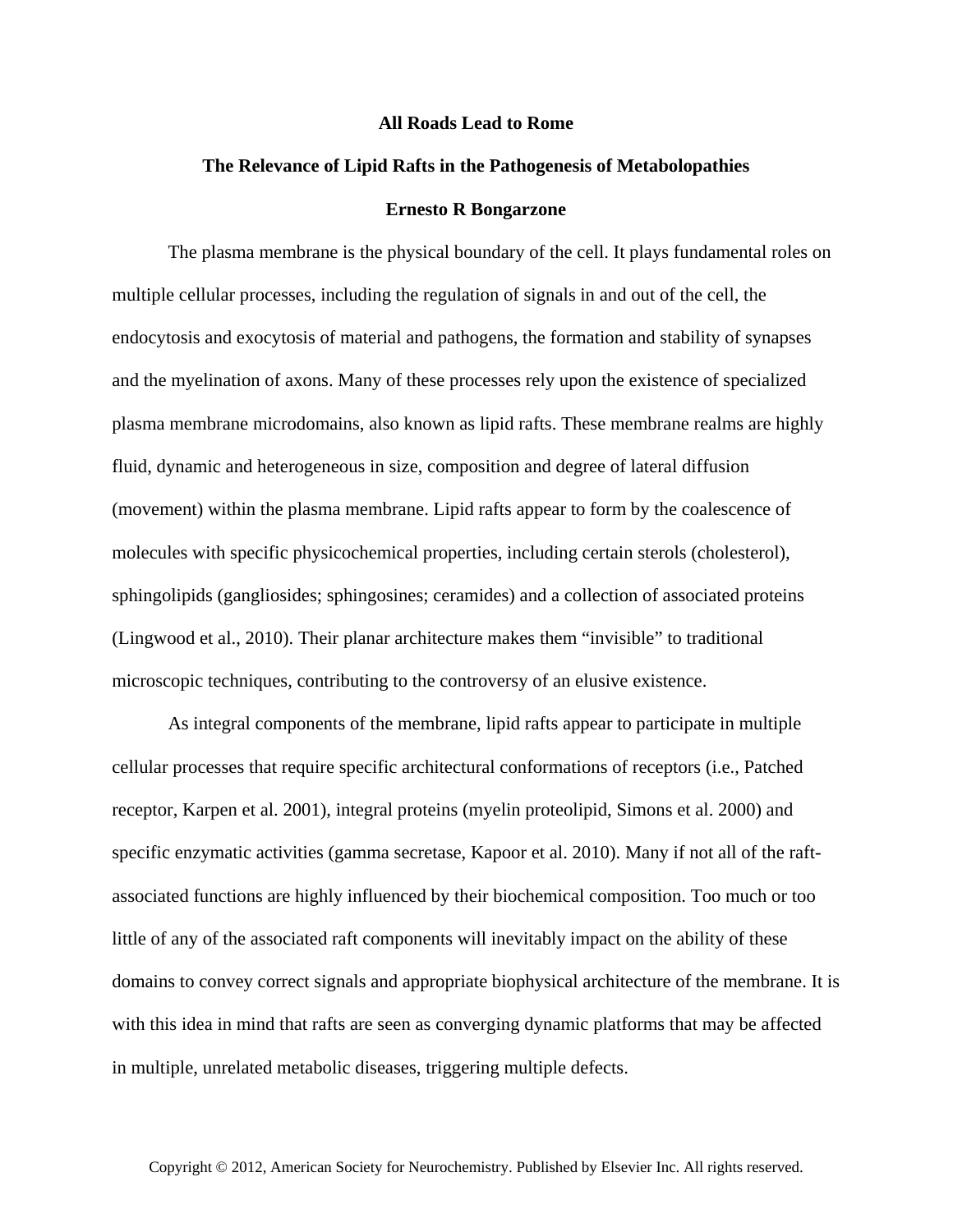Psychosine is a toxic sphingolipid that is thought to cause the death of oligodendrocytes in Krabbe disease (see Chapter 43). The pathogenic mechanism/s of psychosine are only partially characterized but appear to involve several pathways including phospholipases, peroxisomal function, mobilization of stored calcium, caspases, PKC and even mitochondrial function. One interpretation of the involvement of such a diverse array of pathways is that psychosine targets a "master" function and/or structure, which in turn can alter the function of multiple downstream effectors. Because of its sphingolipidic nature, psychosine was an ideal candidate molecule to study raft function in Krabbe disease. Not surprisingly, psychosine was found to accumulate and disrupt rafts in the nervous system of animal models of Krabbe disease as well as in affected patients, suggesting a consequent disruption of downstream signaling (see Ch. 43). Growing numbers of examples of raft dysfunction in unrelated inborn metabolic diseases are being reported (Walkley et al., 2000; Kosicek et al. 2010; Rakheja et al., 2004), so this may be a more common component of pathogenesis that previously suspected. Further, lipid rafts may have a role in the pathogenesis of other unrelated diseases such as viral entry infection, Parkinson disease, Alzheimer's disease and others. The growing interest in understanding the biology and behavior of lipid rafts in disease will undoubtedly reveal more relevant mechanistic functions and therapeutic targets. It is likely that further studies of these membrane conundrums will deliver radical therapies for the treatment of an array of neurological diseases.

## **References**

Kapoor et al., 2010 A. Kapoor, Caveolin-1 regulates gamma-secretase-mediated AbetaPP processing by modulating spatial distribution of gamma-secretase in membrane. Journal of Alzheimer's Disease : JAD. 22 (2) (2010) 423–442.

Karpen et al., 2001 H.E. Karpen, The sonic hedgehog receptor patched associates with caveolin-